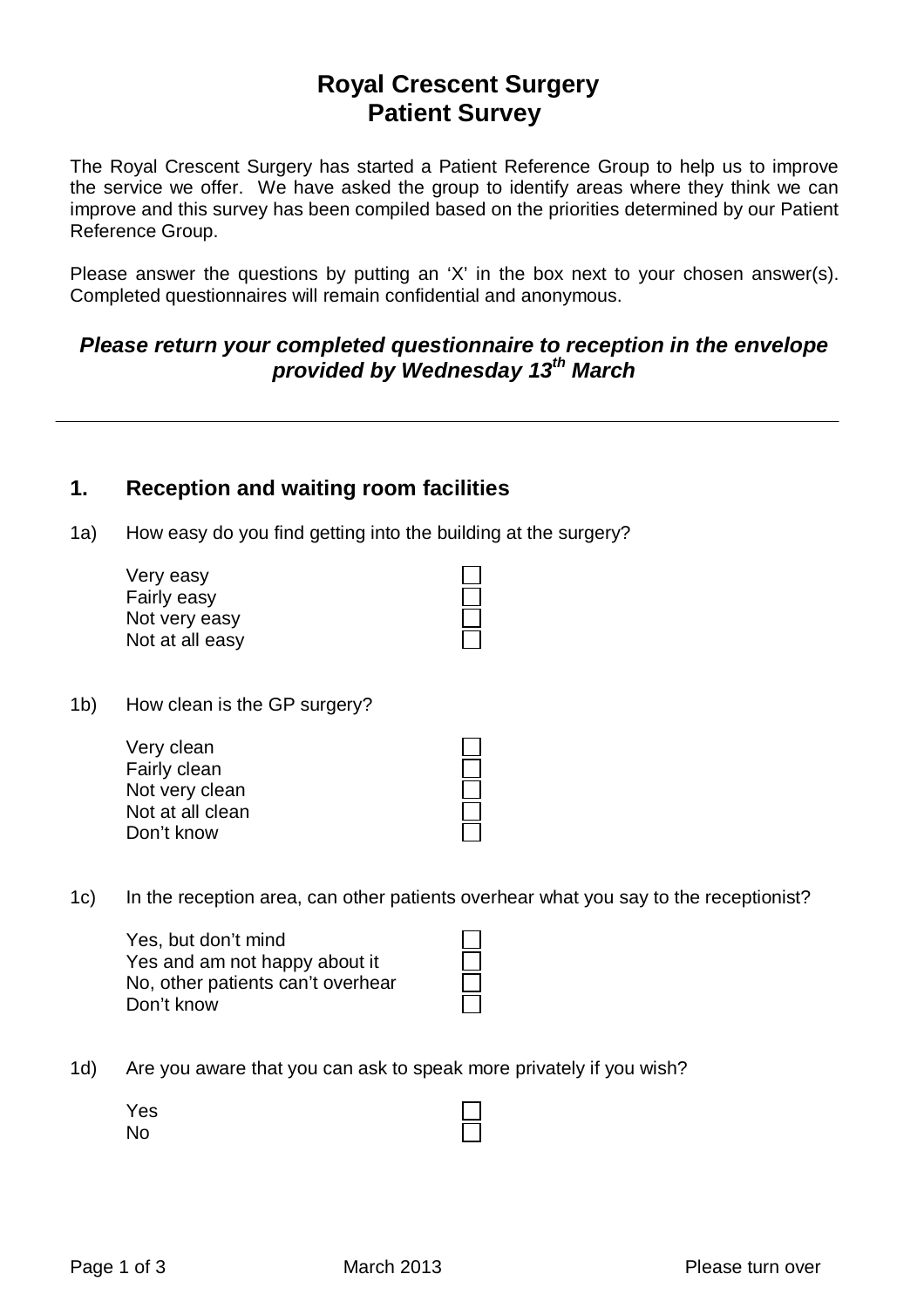1e) How helpful do you find the receptionists at the surgery?

| Very       |  |
|------------|--|
| Fairly     |  |
| Not very   |  |
| Not at all |  |

1f) Do you look at the notices on the noticeboards?

| Yes       | $\Box$ |
|-----------|--------|
| <b>No</b> | $\Box$ |

1g) If you do look at the noticeboards, how helpful do you find the information displayed?

Very helpful Fairly helpful Not very helpful Not at all helpful

Please add any other comments and suggestions you would like to make about the reception and waiting room facilities such as what information you would like displayed on noticeboards: